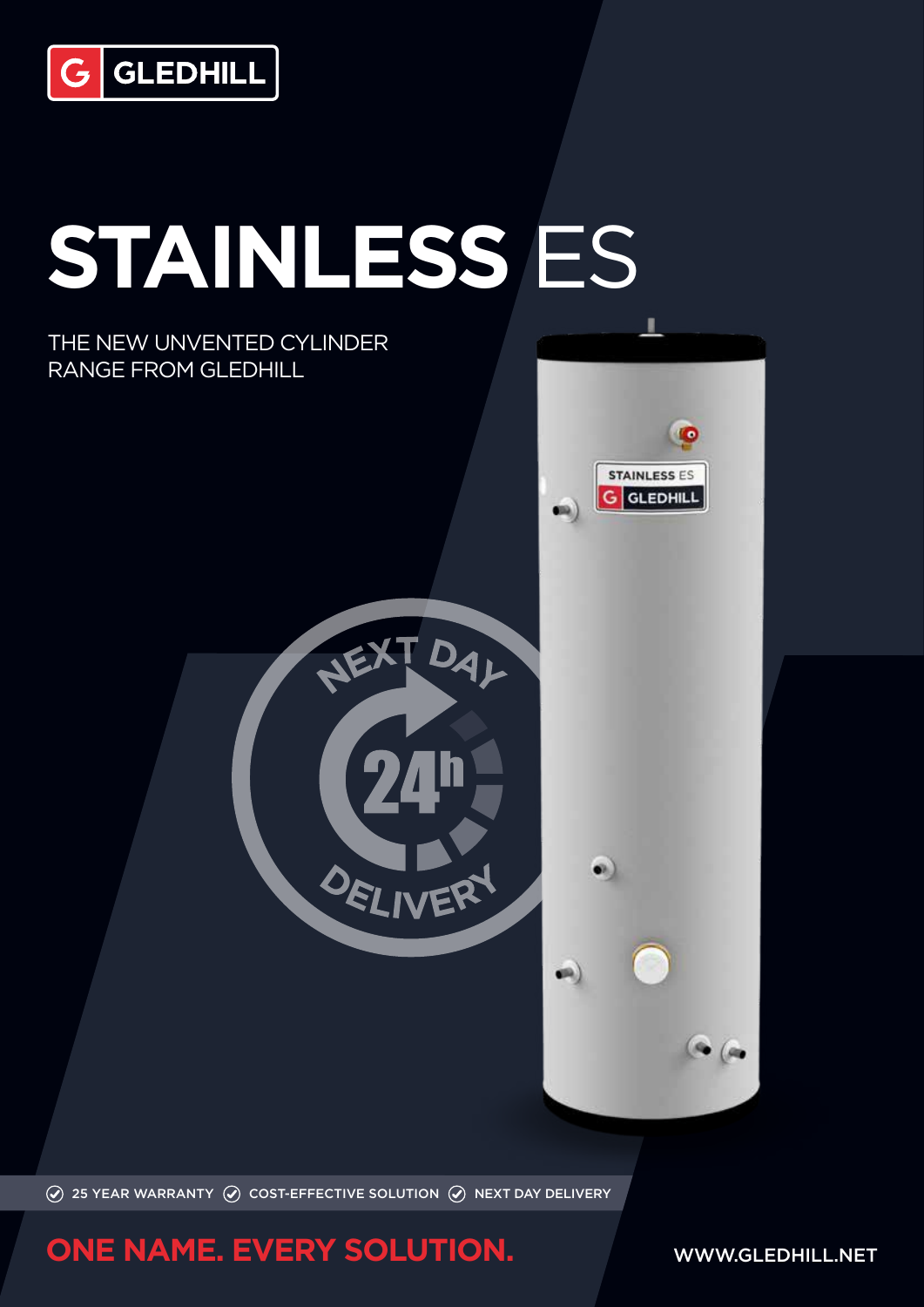## **STAINLESS ES** DIRECT AND INDIRECT

90 | 120 | 150 | 170 | 200 | 250 | 300 LITRES





## KEY FEATURES

- Gledhill proven technologies and quality manufacturing at a competitive price
- Manufactured from highly corrosion-resistant duplex stainless steel
- Delivers mains pressure hot water, enabling high flow rates for showers and baths, without the need for a boost pump
- 40mm insulation to reduce heat loss
- Supplied with full NSF WRC and WRAS independent approvals





**BOILERS** 



**IMMERSION HEATER** 

25 YFAR WARRANTY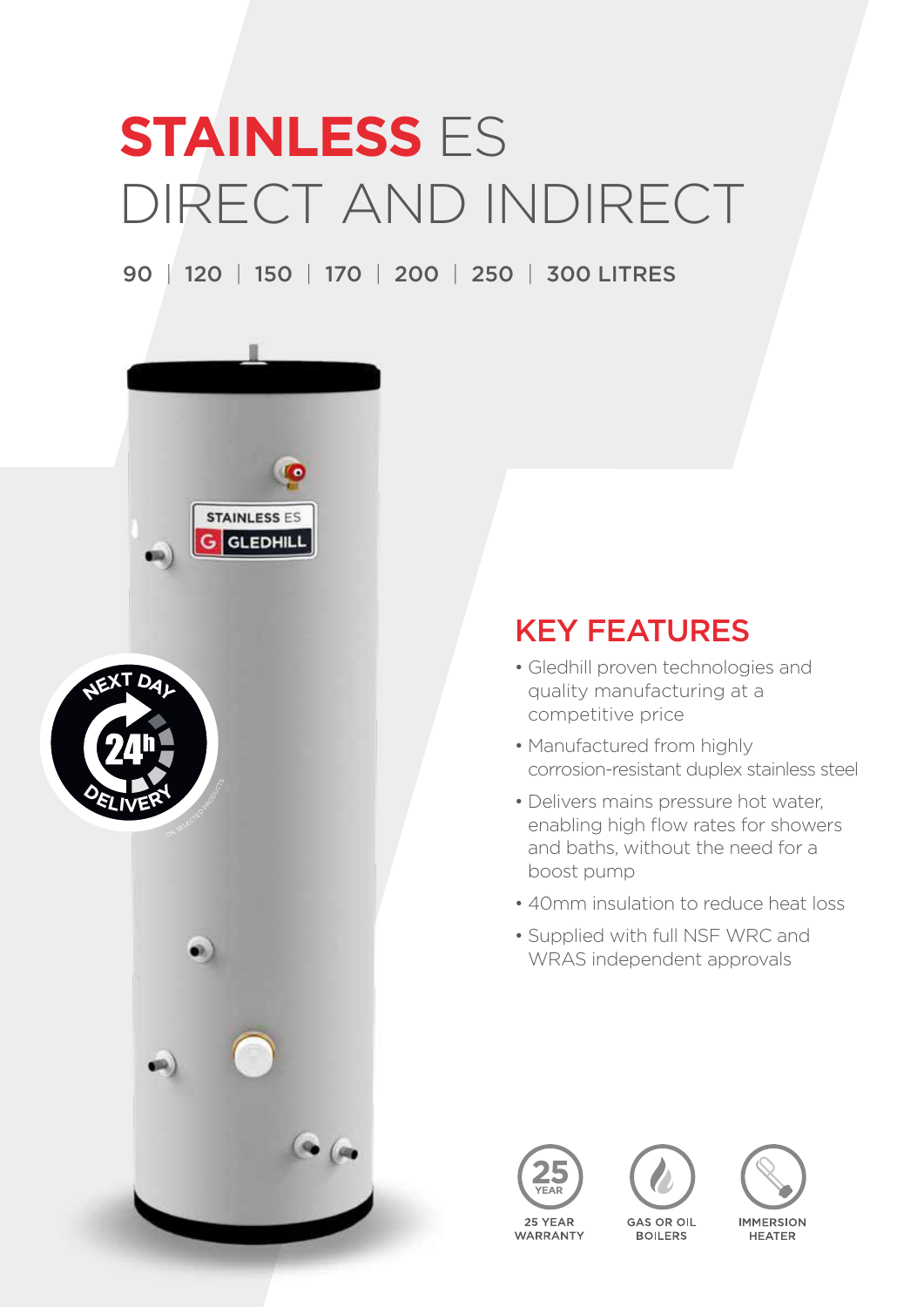

#### **STAINLESS ES DIRECT**

| <b>Description</b>           |        | <b>D90</b>         | D <sub>120</sub>   | D <sub>150</sub>   | <b>D170</b>        | <b>D200</b>        | D <sub>250</sub>   |
|------------------------------|--------|--------------------|--------------------|--------------------|--------------------|--------------------|--------------------|
| <b>Product stock code</b>    |        | <b>SESINPDR090</b> | <b>SESINPDR120</b> | <b>SESINPDR150</b> | <b>SESINPDR170</b> | <b>SESINPDR200</b> | <b>SESINPDR250</b> |
| <b>ErP</b> rating            |        | C                  | C                  | $\mathcal{C}$      | C                  | C                  | $\mathsf{C}$       |
| <b>Heat loss</b>             | watts  | 36                 | 43                 | 52                 | 57                 | 65                 | 79                 |
| Capacity                     | litres | 93                 | 118                | 149                | 169                | 198                | 248                |
| Height                       | mm     | 706                | 832                | 1012               | 1131               | 1305               | 1603               |
| <b>Overall diameter</b>      | mm     | 530                | 530                | 530                | 530                | 530                | 530                |
| <b>Weight (empty)</b>        | kg     | 15                 | 19                 | 22                 | 24                 | 27                 | 33                 |
| Weight (full)                | kg     | 108                | 137                | 171                | 193                | 225                | 281                |
| <b>Pressure regulator</b>    | bar    | 3                  | 3                  | 3                  | 3                  | 3                  | 3                  |
| <b>Expansion vessel size</b> | litres | 12                 | 12                 | 12                 | 12                 | 18                 | 18                 |
| kW rating of<br>primary coil | kW     | n/a                | n/a                | n/a                | n/a                | n/a                | n/a                |

#### **STAINLESS ES INDIRECT**

| <b>Description</b>           |        | <b>IND90</b>       | <b>IND120</b>      | <b>IND150</b>      | <b>IND170</b>      | <b>IND200</b>      | <b>IND250</b>      | <b>IND300</b>      |
|------------------------------|--------|--------------------|--------------------|--------------------|--------------------|--------------------|--------------------|--------------------|
| <b>Product stock code</b>    |        | <b>SESINPINO90</b> | <b>SESINPIN120</b> | <b>SESINPIN150</b> | <b>SESINPIN170</b> | <b>SESINPIN200</b> | <b>SESINPIN250</b> | <b>SESINPIN300</b> |
| <b>ErP</b> rating            |        | B                  | B                  | B                  | B                  | $\mathsf{C}$       | $\mathcal{C}$      | C                  |
| <b>Heat loss</b>             | watts  | 36                 | 43                 | 52                 | 57                 | 65                 | 79                 | 92                 |
| Capacity                     | litres | 93                 | 118                | 149                | 169                | 198                | 248                | 295                |
| Height                       | mm     | 706                | 832                | 1012               | 1131               | 1305               | 1603               | 1895               |
| <b>Overall diameter</b>      | mm     | 530                | 530                | 530                | 530                | 530                | 530                | 530                |
| <b>Weight (empty)</b>        | kg     | 17                 | 20                 | 23                 | 26                 | 29                 | 35                 | 41                 |
| Weight (full)                | kg     | 110                | 138                | 172                | 195                | 227                | 283                | 336                |
| <b>Pressure regulator</b>    | bar    | 3                  | 3                  | 3                  | 3                  | 3                  | 3                  | 3                  |
| <b>Expansion vessel size</b> | litres | 12                 | 12                 | 12                 | 12                 | 18                 | 18                 | 24                 |
| kW rating of<br>primary coil | kW     | 13.4               | 14.6               | 14.0               | 16.2               | 16.0               | 16.7               | 18.3               |

#### **NOTES:**

1 Heat up time from 15°C to 60°C (applies to primary heat source only)

2 For further ErP information, please refer to the installation manual at www.gledhill.net

3 The schematics shown above are representational, please refer to the installation manual for full technical requirements